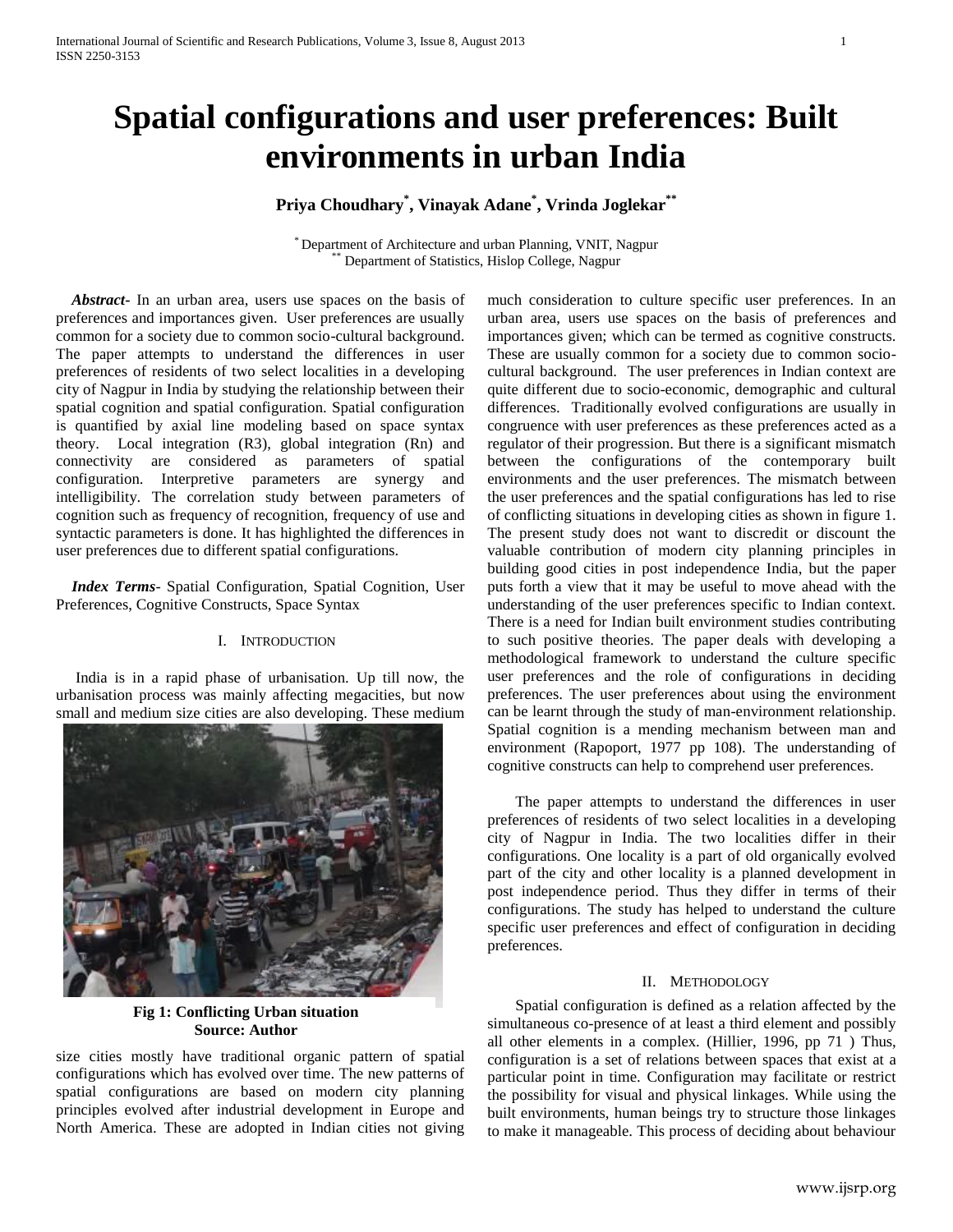on the basis of defining what is done, where and when, how here differs from there, in a built environment is called 'spatial cognition' (Rapoport, 977 pp113). The spatial configuration is not directly responsible for the behaviour. But the subjective structuring of that configuration in terms of spatial cognition is responsible for the behaviour. The relationship between spatial cognition and configuration is two way. Spatial configuration is responsible for shaping cognition and over a period of time, cognitive constructs shape spatial configuration.

Spatial cognition has two views. One is related to anthropological view and other is psychological (Rapoport, 1977 pp 108). Psychological view is about the correctness of schemata developed which depends on environmental knowledge. It varies individually due to age, sex, experience, exposure and spatial aptitude. But the anthropological view deals with the process of imposing order on the existing built environment by the society. The cognitive constructs develop by attaching importance and meaning to the built environment. Psychological view and anthropological view are related to each other.

**To quantify and understand spatial configuration**, there can be various methods of analysis of built environment to understand its configuration. Most of them depend on visual and physical aspects, metric distances and geometrical aspects of configuration. However such methods apparently lack in perceiving the 'spatial configuration- social behavior relationship' (Mohareb Nabil, 2009). Analysis till date suggests that far reaching practical implications on human response are not because of visual appearance but because of spatial configuration. The quality of individual space is not important; but the quality of relationship between spaces is important if we are discussing spatial configuration and user behaviour. Therefore, system of spaces needs to be considered with its topology rather than geometry of spaces.

Space syntax is used as a method to understand the topological relationships rather than metric distances between a space and all other spaces. The notion of syntax, derived from linguistics, refers to the relationships between different spaces or interactions between space and society (Jiang Bin, & Claramunt Christophe, 2002). Depth is defined as the minimum distance in terms of number of steps between two nodes. It is an important parameter of representing topological inter-relationships in a system of spaces. The quantification of relationships or configurations in terms of numerical parameters is based on the notion of topological distance or depth. The types of syntactic analysis include Visual-field analysis, Node analysis and Axial-line analysis.

Axial line modeling is chosen for the intended analysis. In axialline analysis, the space is represented by straight lines called as axial-lines. In brief, the space to be examined is modeled by 'the fewest and the longest straight lines covering all convex spaces' (Hillier & Hanson, 1984, p. 91-92). The important syntactic parameters of spatial configuration are connectivity, integration

(global and local), and the interpretive parameters are synergy and intelligibility. They are identified as parameters of spatial configuration. Intelligibility is defined as the correlation between connectivity and global integration and it is an indicator of how clear an urban system is for its users. Synergy is an indicator of 'part to whole relationship' in a system. 'UCL Depthmap' software is used for syntactic analysis. Figures 4, 5, 6 and 7 show axial maps generated by UCL Depthmap using 'graduated colour symbology' based on the integration values. Such graphic technique helps in visualization and comparison of spatial configuration of different systems. Generally, an accepted rule is to represent high global or local integration with warm colours such as red, orange and to display low integration values using cool colors, such as blue or green.

**User preferences** can be understood by externalizing cognitive map of users. Cognitive map is not a tangible entity and very difficult to externalize and comprehend. Spatial behaviour is an overt expression of spatial cognition (Markandey, 1997). Hence spatial behaviour in terms of pattern of use of spaces can help to understand cognitive constructs.

Sketch map method is often used by researchers. Sketch map assumes that a person understood the abstract representative notion of a map, its relation to the real world and translating spatial information from large to small scales. Through pilot survey, it was observed that the cartographic understanding of the respondents is very poor. Hence, a method of questionnaire based survey, recognition tests and behavior maps is used.

- (i) A questionnaire was prepared and used to collect data about cognition and socio demographic character of the respondents, the data about the use of facilities, activity nodes within the locality and outside the locality.
- (ii) A recognition test based on photographic information is worked out. For such a test, important landmarks located on axial lines with highest and second highest values of local/global integration are identified. The photographs of these landmarks were clicked at eye level in almost the same viewing angle as they are mostly seen while moving on the road. The photographs at these identified locations were then printed on photopaper and respondents were asked to recollect, recognize and mention the locations of the photographed landmarks. Such a task is done for local level landmarks, nodes and paths and also for global level landmarks, nodes and paths.
- (iii) Post recognition questions dealt with assessing the reasons for recognition.
- (iv) For behaviour map, a photocopied map of the locality with North, all road network, important landmarks, and open spaces; is given to respondents. They are asked to mark their own residence, important roads and the facilities, activity nodes they use routinely on the given map. Figure 2 shows one of the behaviour maps by a respondent.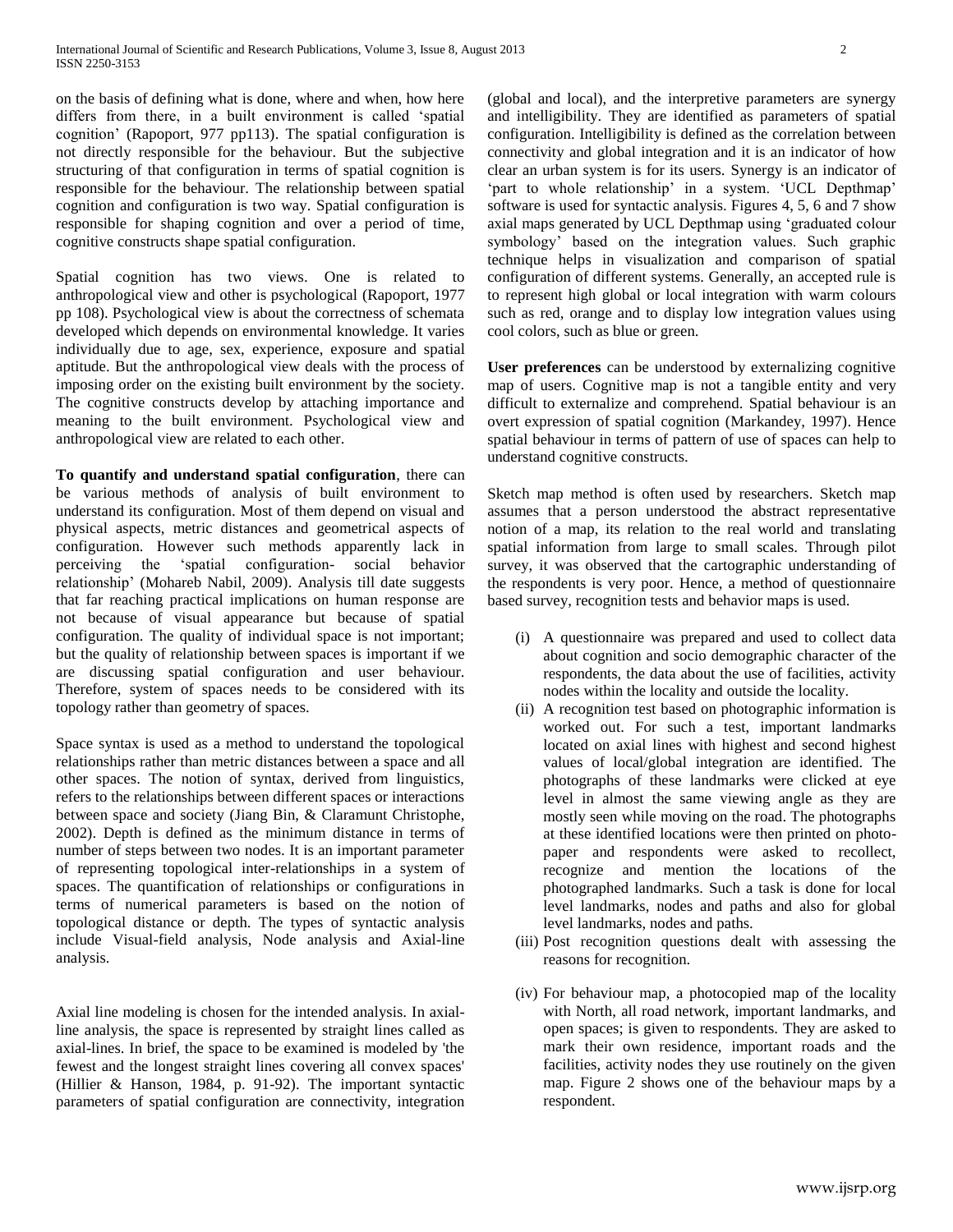

**Figure 2: Behaviour Map of a Respondent**

## **Source: Author**

**To understand the user preferences through the study of the relationship of spatial configuration and spatial cognition**, the parameters of cognition are identified with the help of the scrutiny of the collected data. In anthropological aspect, the parameters of cognition were identified as frequency of use of local and global activity nodes and paths. The parameters of cognition in terms of psychological aspect were identified as frequencies of recognition of local and global landmarks. In the study, 'Local' activity nodes or landmarks refer to those which are within the delineated boundary of the localities studied and those which are outside delineated boundaries are referred as 'global'.

The parameters of configuration are already identified. Correlation analysis between parameters of configuration and cognition is carried out.

The study is carried out in the city of Nagpur which can be considered as a fair representative of developing cities in India because it is located at the centre of India and is a cosmopolitan city without any specific cultural, climatic, topographical peculiarity.

This study is conducted for two localities in Nagpur: Trimurti Nagar and Mahal. Mahal is an old locality that is selected as a representative of traditional, organically evolved old area and Trimurti Nagar is a new planned locality which is selected as a representative of post independence orthogonal planning.

#### III. FINDINGS

 First part of the questionnaire was about socio-economic characteristics of the respondents of the select localities. The multiple bar diagram (figure 3) presents the comparative socioeconomic characteristics of the respondents.



**Figure 3: Socio-Demographic Information of the Sampled Respondent Residents** 

As mentioned already, for understanding the relationship between spatial configuration and cognition, it is important that the two groups should be homogeneous with respect to certain socio-economic-demographic characteristics. Hence by using Chi-Square test for homogeneity, one can test whether the two localities can be considered homogeneous with respect to the different socio-economic parameters. It was found that the composition of the sampled respondents from both the localities is homogeneous with respect to age, gender, family size, economic class, length of residence and mode of travel. However, there is a significant difference in the sampled respondents of the two localities with respect to education, employment and work-place location. To understand the role of configuration in development of these two aspects of cognition, co-relationships between syntactic parameters and parameters of spatial cognition are studied. For studying such relationship, correlation coefficients between syntactic parameters such as R**3**, Rn, Connectivity and frequency of use, frequency of recognition are calculated. Correlation matrix of these coefficients is shown in Table 1 and table 2. To test the significance of the observed correlation coefficients, 't – Test' is carried out. The correlation coefficients highlighted are found to be significant. 20-40 41-60 Male Female up to 4 4 to 6 > 6 Lower middle Middle Higher Middle two wheeler four wheeler By walking By Auto/Bus >10 yrs >20 yrs Schooling Graduation Post Graduation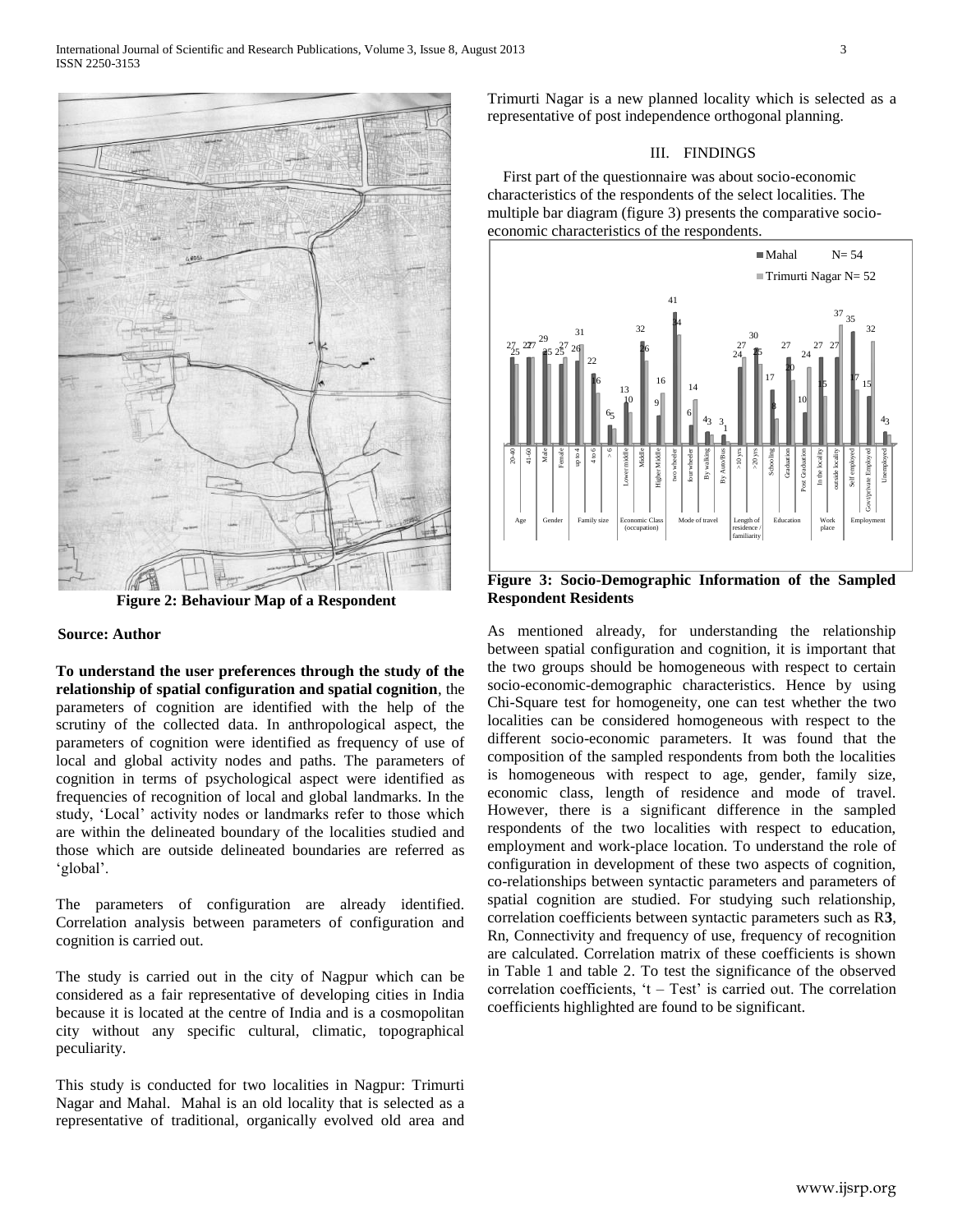### **Table 1 Correlation Matrix: Syntactic Parameters and Frequency of use**

| New planned locality : Use of roads/ paths within the<br>locality  |                |              |                      |                                                          |                     |
|--------------------------------------------------------------------|----------------|--------------|----------------------|----------------------------------------------------------|---------------------|
|                                                                    | R <sub>3</sub> | Rn           |                      | Connectivity                                             | Frequency<br>Of Use |
| R <sub>3</sub>                                                     | 1              |              |                      |                                                          |                     |
| Rn                                                                 | 0.82           | 1            |                      |                                                          |                     |
| Connectivity                                                       | 0.7            | 0.41         |                      | 1                                                        |                     |
| Frequency                                                          |                |              |                      |                                                          |                     |
| of use                                                             | 0.51           | 0.54         |                      | 0.3                                                      | 1                   |
| Old: Use of roads/ paths within the locality                       |                |              |                      |                                                          |                     |
|                                                                    | R <sub>3</sub> | Rn           |                      | Connectivity                                             | Frequency<br>Of Use |
| R <sub>3</sub>                                                     | 1              |              |                      |                                                          |                     |
| Rn                                                                 | 0.77           | $\mathbf{1}$ |                      |                                                          |                     |
| Connectivity                                                       | 0.82           | 0.7          |                      | 1                                                        |                     |
| Frequency                                                          |                |              |                      |                                                          |                     |
| of use                                                             | 0.5            | 0.37         |                      | 0.62                                                     | 1                   |
| New planned locality: Use of activity nodes<br>within the locality |                |              |                      |                                                          |                     |
|                                                                    |                |              |                      |                                                          | Frequency           |
|                                                                    | R <sub>3</sub> | Rn           |                      | Connectivity                                             | Of Use              |
| R <sub>3</sub>                                                     | 1              |              |                      |                                                          |                     |
| Rn                                                                 | 0.72           | 1            |                      |                                                          |                     |
| Connectivity                                                       | 0.46           | 0.74         |                      | 1                                                        |                     |
| Frequency<br>of use                                                | 0.31           | 0.70         |                      | 0.46                                                     | 1                   |
| Old : Use of activity nodes within the locality                    |                |              |                      |                                                          |                     |
|                                                                    |                |              |                      |                                                          | Frequency           |
|                                                                    | R <sub>3</sub> |              | Rn                   | Connectivity                                             | Of Use              |
| R <sub>3</sub>                                                     | $\mathbf{1}$   |              |                      |                                                          |                     |
| Rn                                                                 | 0.69           |              | 1                    |                                                          |                     |
| Connectivity                                                       | 0.82           |              | 0.66                 | 1                                                        |                     |
| Frequency                                                          |                |              |                      |                                                          |                     |
| of use                                                             | 0.58           |              | $0.013 \,   \, 0.27$ | New planned locality : Use of activity nodes outside the | 1                   |
| locality                                                           |                |              |                      |                                                          |                     |
|                                                                    | R <sub>3</sub> |              | Rn                   | Connectivity                                             | Frequency<br>Of Use |
| R <sub>3</sub>                                                     | $\mathbf{1}$   |              |                      |                                                          |                     |
| Rn                                                                 | $-0.49$        |              | 1                    |                                                          |                     |
| Connectivity                                                       | 0.87           |              | 0.083                | 1                                                        |                     |
| Frequency                                                          |                |              |                      |                                                          |                     |
| of use                                                             | 0.0017         |              | 0.25                 | $-0.13$                                                  | 1                   |
|                                                                    |                |              |                      | Old : Use of activity nodes outside the locality         |                     |
|                                                                    | R <sub>3</sub> |              | Rn                   | Connectivity                                             | Frequency<br>of Use |
| R <sub>3</sub>                                                     | 1              |              |                      |                                                          |                     |
| Rn                                                                 | 0.13           |              | 1                    |                                                          |                     |

| Connectivity $\vert 0.84 \vert$ |  |  |
|---------------------------------|--|--|
| Frequency                       |  |  |
| of use                          |  |  |

**Table 2 Correlation Matrix: Syntactic Parameters and Frequency of Recognition**

| New planned locality: Recognition of local landmarks/<br>paths  |                |              |              |                             |  |
|-----------------------------------------------------------------|----------------|--------------|--------------|-----------------------------|--|
|                                                                 | R <sub>3</sub> | Rn           | Connectivity | Frequency of<br>recognition |  |
| R <sub>3</sub>                                                  | 1              |              |              |                             |  |
| Rn                                                              | $-0.18$        | 1            |              |                             |  |
| Connectivity                                                    | 0.86           | 0.29         | 1            |                             |  |
| Frequency of<br>recognition                                     | 0.14           | 0.05         | 0.03         | 1                           |  |
| <b>Old: Recognition of Local landmarks/ paths</b>               |                |              |              |                             |  |
|                                                                 | R <sub>3</sub> | Rn           | Connectivity | Frequency of<br>recognition |  |
| R <sub>3</sub>                                                  | 1              |              |              |                             |  |
| Rn                                                              | 0.65           | 1            |              |                             |  |
| Connectivity                                                    | 0.89           | 0.41         | 1            |                             |  |
| Frequency of<br>recognition                                     | $-0.27$        | 0.14         | $-0.27$      | 1                           |  |
| New planned locality: Recognition of Global landmarks/<br>paths |                |              |              |                             |  |
|                                                                 | R <sub>3</sub> | Rn           | Connectivity | Frequency of<br>recognition |  |
| R <sub>3</sub>                                                  | 1              |              |              |                             |  |
| Rn                                                              | 0.47           | 1            |              |                             |  |
| Connectivity                                                    | 0.93           | 0.5          | 1            |                             |  |
| Frequency of<br>recognition                                     | 0.03           | 0.12         | $-0.008$     | 1                           |  |
| Old: Recognition of global landmarks/<br>paths                  |                |              |              |                             |  |
|                                                                 | R <sub>3</sub> | Rn           | Connectivity | Frequency of<br>recognition |  |
| R <sub>3</sub>                                                  | $\mathbf{1}$   |              |              |                             |  |
| Rn                                                              | 0.019          | $\mathbf{1}$ |              |                             |  |
| Connectivity                                                    | 0.89           | 0.66         | $\mathbf{1}$ |                             |  |
| Frequency<br>of<br>recognition                                  | $-0.04$        | 0.32         | $-0.08$      | $\mathbf{1}$                |  |

In the new planned locality, frequency of use of paths within the locality is positively correlated with R**3** and Rn but it is not correlated with connectivity. Thus, if the local Integration and global integration of a road are high then more is the frequency of use of the road in new planned locality. In old area, frequency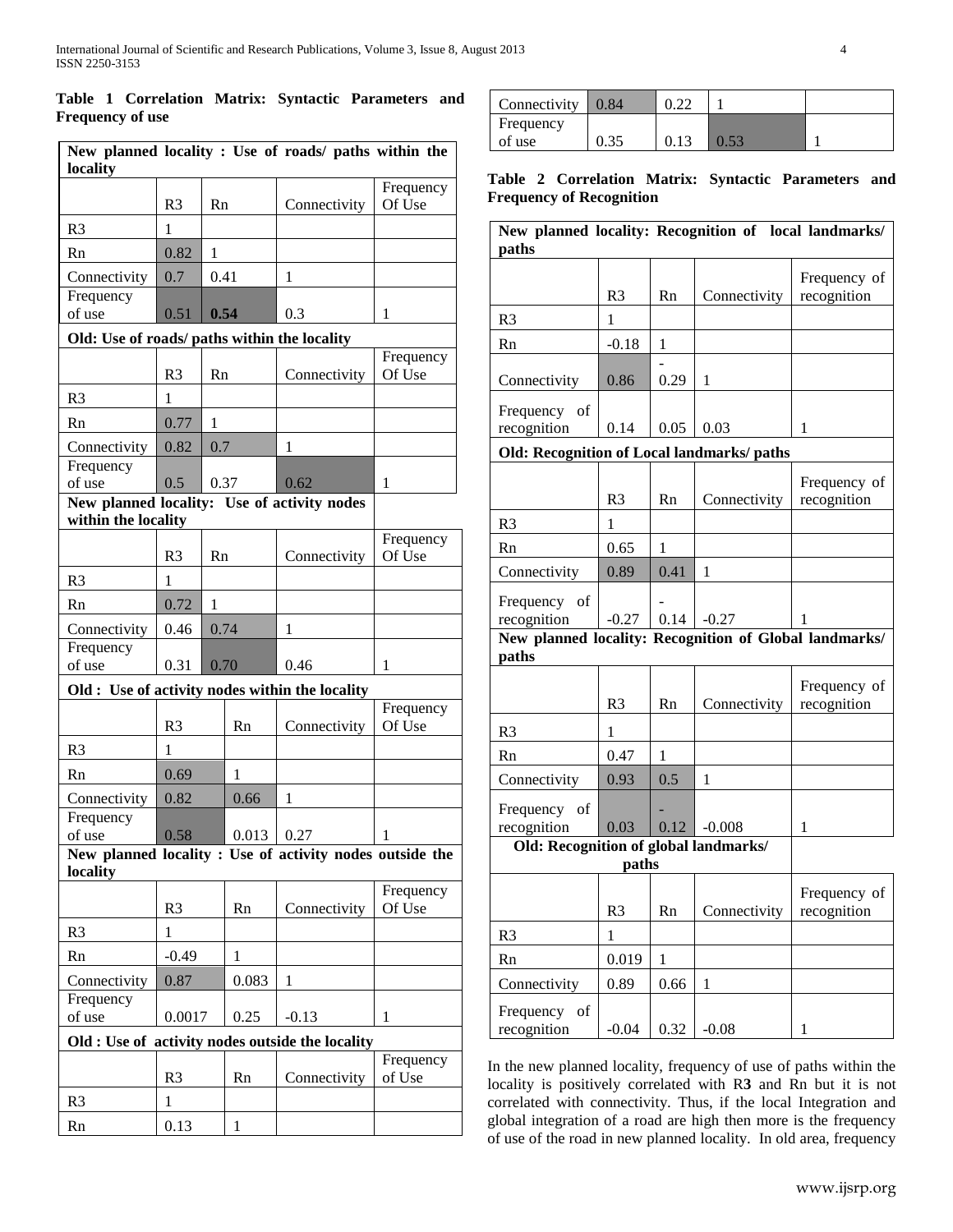of use of paths within the locality is positively correlated with R**3** and connectivity, but there is no significant correlation between Rn and frequency of use.

This shows that residents of the old locality use locally integrated roads and subsequently local facilities more than the residents of new planned locality. This is because of the configurational peculiarity where people tend to move on local network before getting connected to global network. For use of activity nodes outside the locality, none of the configurational parameters have any significant relationship in case of new planned locality.

In case of old locality, the preferences about use of global activity nodes have significant correlation with connectivity. New planned locality residents have more education and mostly employed in public/private sector. The workplace locations are outside the locality. The residents of new planned locality have better commutability and they tend use facilities located on global network.

As seen from table 2, in new planned locality there is a significant correlation between Rn and frequency of recognition of global landmarks. However, it is observed through correlation study between frequency of recognition and syntactic parameters, that the role played by configuration in recognition or cognition in terms of psychological aspect is not significant.

#### IV. DISCUSSION

 The differences in use of global and local facilities by residents of old and new planned localities are due to configurational differences. The axial map of old locality showing global integration is shown in figure 4. The axial map of new planned locality indicating global integration is shown in figure 5. In case of old locality, there are many but small axes. The axes in new planned locality are longer and fewer. Though the average values of local and global integration are almost same, in case of old locality, there is significant variation in maximum and minimum values. Also the average values of connectivity are almost similar but in case of old locality, there are few axes with very high connectivity. As far as synergy and intelligibility are concerned, there is not much difference but still old locality is more synergistic and less intelligible as compared to new planned locality. Due to these syntactic peculiarities, the natural movement pattern in old locality is more restricted within the locality. It encourages the use of local facilities more and subsequently the social interaction and cohesion, making the locality much more humane.

In case of new planned locality, the syntactic configuration is such that the natural movement pattern encourages movement on longer paths with higher global integration, leading to more use of global facilities than local. That is further boosted by better commutability in case of new planned locality residents. Due to nature of employment and location of workplace, the commutability of the respondents from new planned locality is higher. Thus commutability has emerged as confounding



**Figure 4: Global Integration map ( Rn) of Mahal - smaller but many axes**



**Figure 5: Global Integration(Rn) map of Trimurti nagarlonger and fewer axes**

variable. It is not actually studied but it has emerged out of study which affect the relationship between the dependant and independent variable.

The variations in maximum and minimum values of local integration in case of old locality helps in making residential streets physically segregated from the total system. Axial map indicating local integration of streets in old locality is shown in figure 6. This restricts the vehicular movement within streets encouraging their use as active social space. Similarly the axial map indicating local integration of streets in new planned locality is shown in figure 7. In case of new planned locality, mostly due to grid iron pattern, such variation in minimum and maximum values of integration does not exist.( fig 7) Many internal residential streets are equally physically integrated thus restricting their use as social spaces for playing or other activities such as celebration of festivals. More of physical integration of a space in a system restricts its role in social integration.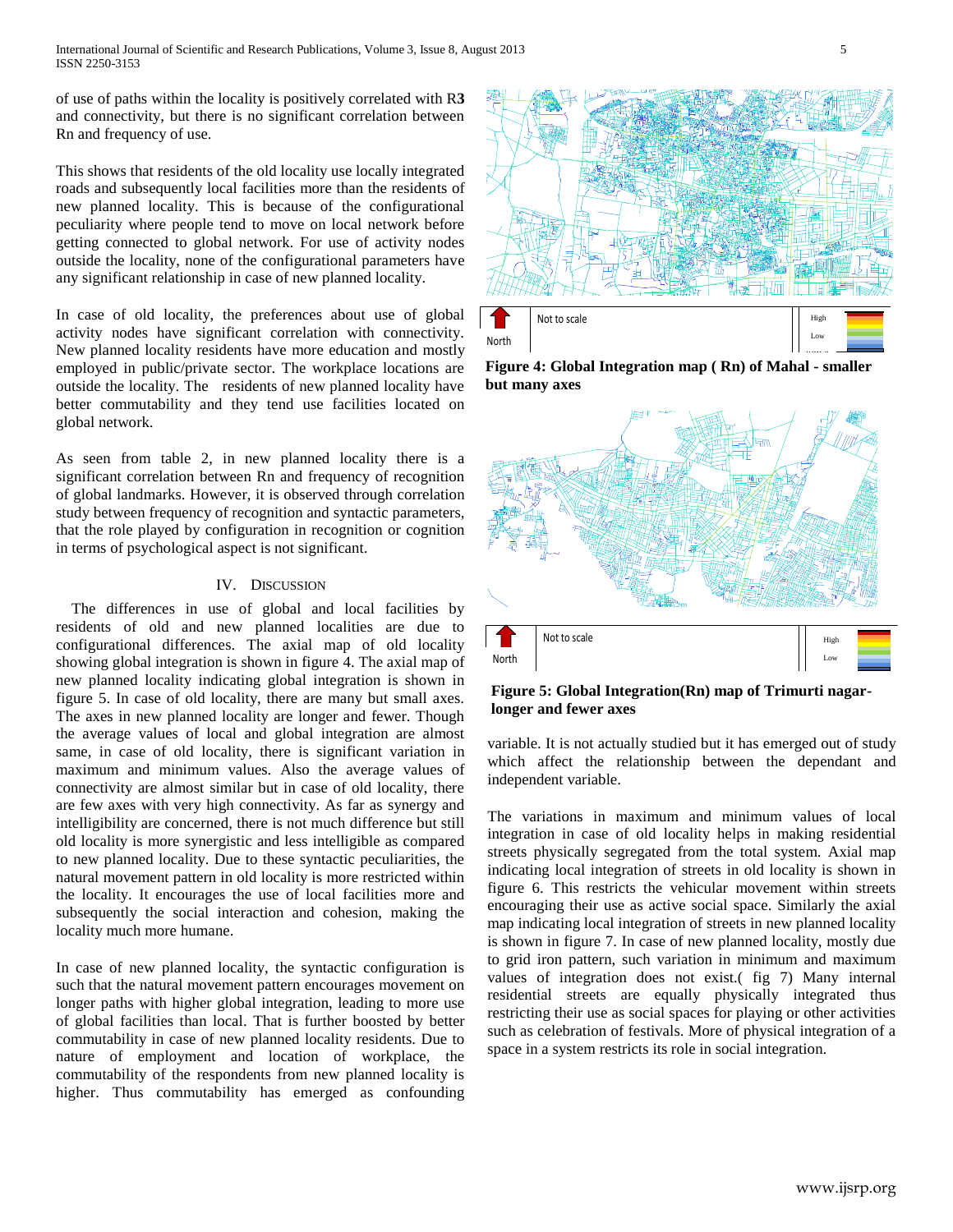



#### **Figure 6: Local integration map of Mahal** Not to Scale

North

 $\hat{\mathbf{T}}$ 

**Figure 7: Local integration map of Trimurti nagar**

In new planned locality, there are higher numbers of spaces with higher values of global integration. This is responsible for making the locality more intelligible. But many of its axes are having less local integration. Thus making the locality less synergistic compared to old locality. In case of old locality, though it is less intelligible, it is more synergistic and spaces within system are not directly connected to global system but they have a hierarchy and spaces at local level gradually get connected to spaces at global level. This also helps in use of local facilities as you are confronted with local facilities before you get connected with global system.

It is observed through correlation study between frequency of recognition and syntactic parameters, that there is hardly role played by configuration parameters in recognition or cognition in terms of psychological aspect. Also there is any role of architectural characteristics of individual built-forms in cognizing the built environment for its use.

### V. CONCLUSION

It can be concluded that due to socio-demographic and economic peculiarity of the situation, the user preferences in India can be considered to be different. User cognize and then use built environments according to topological relationships. Physical and visual linkages through configuration play an important role in deciding the user preferences about the movement and use of facilities in built environment. These preferences are governed by various factors other than configuration at global level, but at local level, the preferences are significantly affected by configuration. Configuration affects the accessibility but the way accessibility is envisioned by the users, depend upon the common cognitive constructs due to socio-economic peculiarities of the Indian society. Hence instead of following westernized planning principles, it is important to understand the culture specific user preferences in Indian context for dealing emerging built environments in Urban India.

#### **APPENDIX**

## **Following table gives the algorithm for calculations of syntactic measures.**

| Syntacti<br>$\mathbf{C}$<br>measure<br>name/pa<br>rameter | Description                                                                                                                                                                                                                                                                         | Parameters                                                                                                                                                   | Remarks                                                                                                                                                                                          |
|-----------------------------------------------------------|-------------------------------------------------------------------------------------------------------------------------------------------------------------------------------------------------------------------------------------------------------------------------------------|--------------------------------------------------------------------------------------------------------------------------------------------------------------|--------------------------------------------------------------------------------------------------------------------------------------------------------------------------------------------------|
| Mean<br>depth                                             | Total Depth,<br>$TD(n)$ , is the total<br>of the shortest<br>distances<br>from node n to the<br>other nodes in the<br>systems, Mean<br>Depth: Mean<br>Depth for a node n<br>is the average<br>depth from node n<br>to all the other<br>nodes.                                       | Mean Depth<br>$MD =$<br>$L/(N-1)$<br>where, $L =$<br>Total Depth (<br>in terms of no.<br>of steps)<br>and $N = total$<br>number of<br>spaces in a<br>system. | Very<br>much a<br>research<br>number.                                                                                                                                                            |
| Relative<br>Asymm<br>etry                                 | Relations of depth<br>necessarily<br>involves notion of<br>asymmetry<br>RA generalizes<br>this by comparing                                                                                                                                                                         | Relative<br>Asymmetry<br>RA<br>$= 2(MD)$<br>$-1)/(K)$<br>$-2)$<br>MD: mean<br>depth, K:<br>number of<br>space in a<br>system                                 | Lower<br>value<br>lesser<br>depth<br>more of<br>integratio<br>n                                                                                                                                  |
| Real<br>Relative<br>Asymm<br>etry<br>(RRA)                | RA values can be<br>used to compare<br>various spaces of<br>approximately<br>same size. But if<br>one has to<br>compare across<br>systems which<br>differ significantly<br>in size, there is a<br>need to take one<br>more<br>transformation to<br>eliminate the<br>effect of size. | <b>Real Relative</b><br>Asymmetry<br>$(RRA) =$<br>RA/X<br>where $X = [$<br>6.644K. Log<br>$\log(K + 2)$ -<br>$5.17K + 2$ ]/(<br>$K \sim 3 K + 2$             | RA<br>values<br>are then<br>adjusted<br>between<br>theoretica<br>l and<br>empirical<br>limits to<br>allow<br>direct<br>comparis<br>ons<br>across<br>patterns<br>regardles<br>s of their<br>size. |